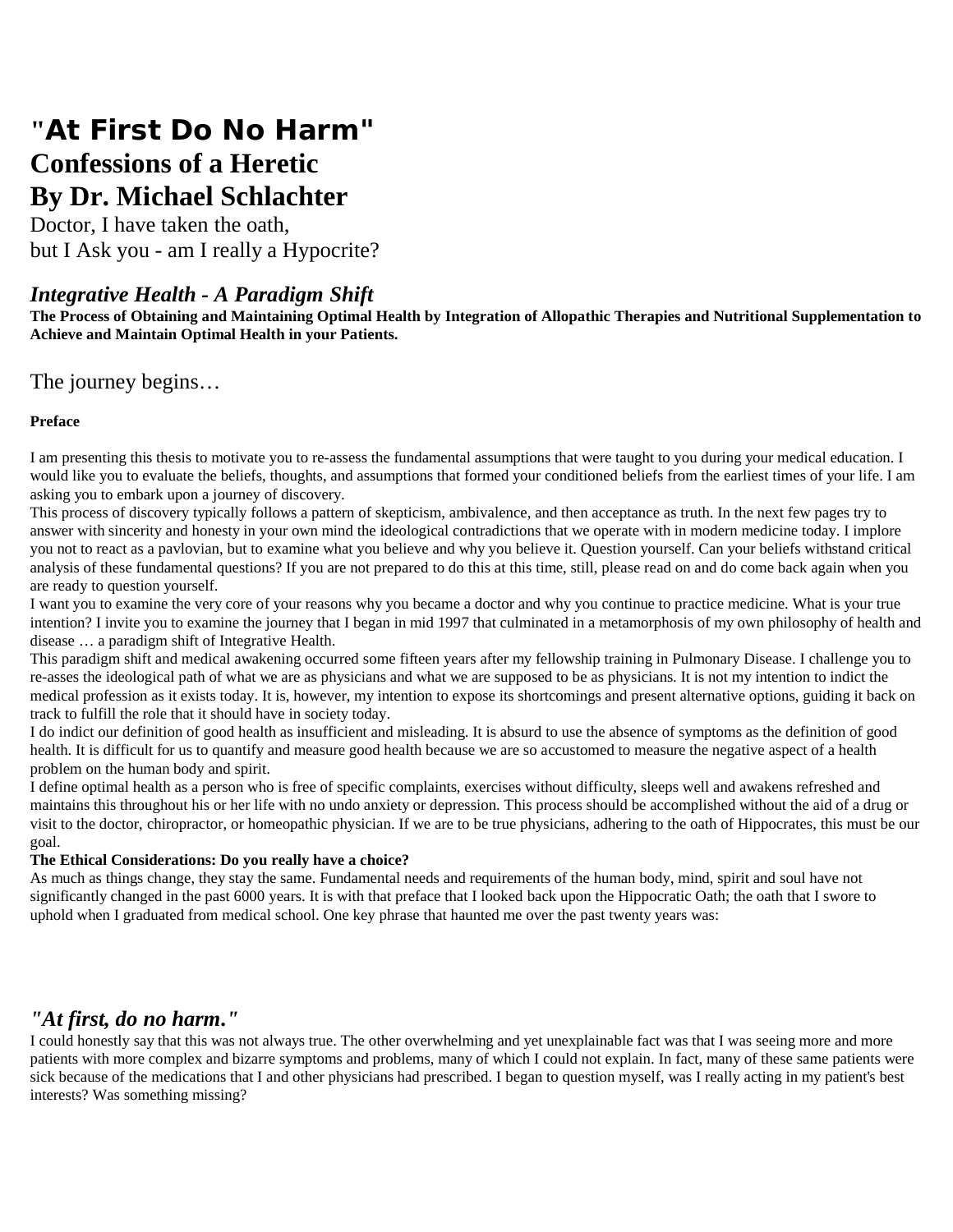Mainstream medicine seemed to be close to answers and yet absolute unyielding dogma one year was soon to become last year's fad and silly science. Was the traditional Western Medicine (primarily acute interventive care) approach to disease and illness appropriate?

#### **Consider the following trends:**

- Cancer will strike 1 in 3 people
- Heart Disease will strike 1 in 2 people
- Asthma now afflicts some  $13\frac{1}{2}$  million people (nearly double past 10 years)
- Chronic Fatigue and Fibromyalgia are nearly epidemic in proportion; as an intern I barely heard of one case

These trends are nothing to be proud of and certainly nothing to be satisfied with. To continue as we have (philosophical approach to health and disease) would produce the same terrible results; to expect something different would be tantamount to overt psychosis. Review the following chart (Figure1), which shows the lifetime incidence of breast cancer in females; can you be satisfied with this trend? Review Figure 1: Chart showing Risk of Breast Cancer during life of females (Adapted from NCI Data 2000).

It finally occurred to me that traditional medicine and therefore - I, was missing something. I was not adhering to the oath that I swore to twenty years ago. Traditional Western Medicine had significant limitations and my patients were suffering because of it. Additionally, I would wince when I would hear the American Medical Association advocate preventive health measures - substituting early detection for prevention. These terms are not synonymous and therefore are not interchangeable.

Two problems so far identified:

- Western Medicine could not answer many questions of health problems and was wrong much of the time
- Harm was occurring to patients because of medication

An additional problem surfaced some twenty years ago with traditional, acute interventive style medicine -- it became very expensive. This "cost problem" brought in the federal government. With the government now interested in cost containment the squeeze was on. This resulted in a shift of work from direct patient care and interaction (primarily physician and nursing) to documentation of work done. Real work and real patient care in the hospital setting has deteriorated profoundly. The last bastion of Western Medicine, the hospital, is fast becoming a straw dog, a shadow of its former self - often unable to save people from the clutches of premature death and relegating patients to expensive and sometimes painful therapy.

Another unfortunate side effect of the government's interest in our health is its increasing interest in how we behave (e.g. do we smoke?). This has caused extreme limitations of our freedom. To some this may seem like a good idea, but the premise that the federal government has the moral, ethical and constitutional authority to do this is beyond frightening. If we are to stay a free country, then we must take responsibility for ourselves, stand by our convictions and not rely on an oppressive government to take care of us.

Therefore, I contend, the only way to help people survive, is to keep them out of the hospital and most importantly, keep them away from drugs as much as humanly possible. If we look into the "bible" of Allopathic Medicine, the PDR (Physician Desk Reference), nothing safe can be found for prevention. Again, I was personally at a loss to explain why patients were so sick and there was nothing that was effective for true disease prevention and maintenance of health. I was becoming more and more helpless as a physician -- I knew in principal what was needed; I just had no tools, or so I thought.

# **Current Scientific Philosophy: One Disease - One Drug - One Cure**

Society has always demanded answers from Western Medicine concerning causes and treatment of diseases. Today, there are a profound number of people becoming disenchanted with traditional1,2 Western Medicine . Now, the new demand and focus is on how to stay well (preventive medicine). The problem with the approach of Western Medicine, is that it is incapable of giving one simple answer to even just one of the major health problems in our society today - what causes cancer, heart disease, arthritis, asthma, etc. etc. etc. …?

Each time Western Medicine discovers a new answer to a health issue, it is soon followed by five new unanswered questions. This year's medical dogma is soon to be next year's foolish medical ritual. I also think, that at times Western Medicine focuses on areas where it does not belong. For example, the Center for Disease Control now looks at violent shootings as a medical problem. Its treatment for this "medical problem" is gun control. What is the direct connection to Medicine? Shooting someone is a crime - not a medical condition. This picture of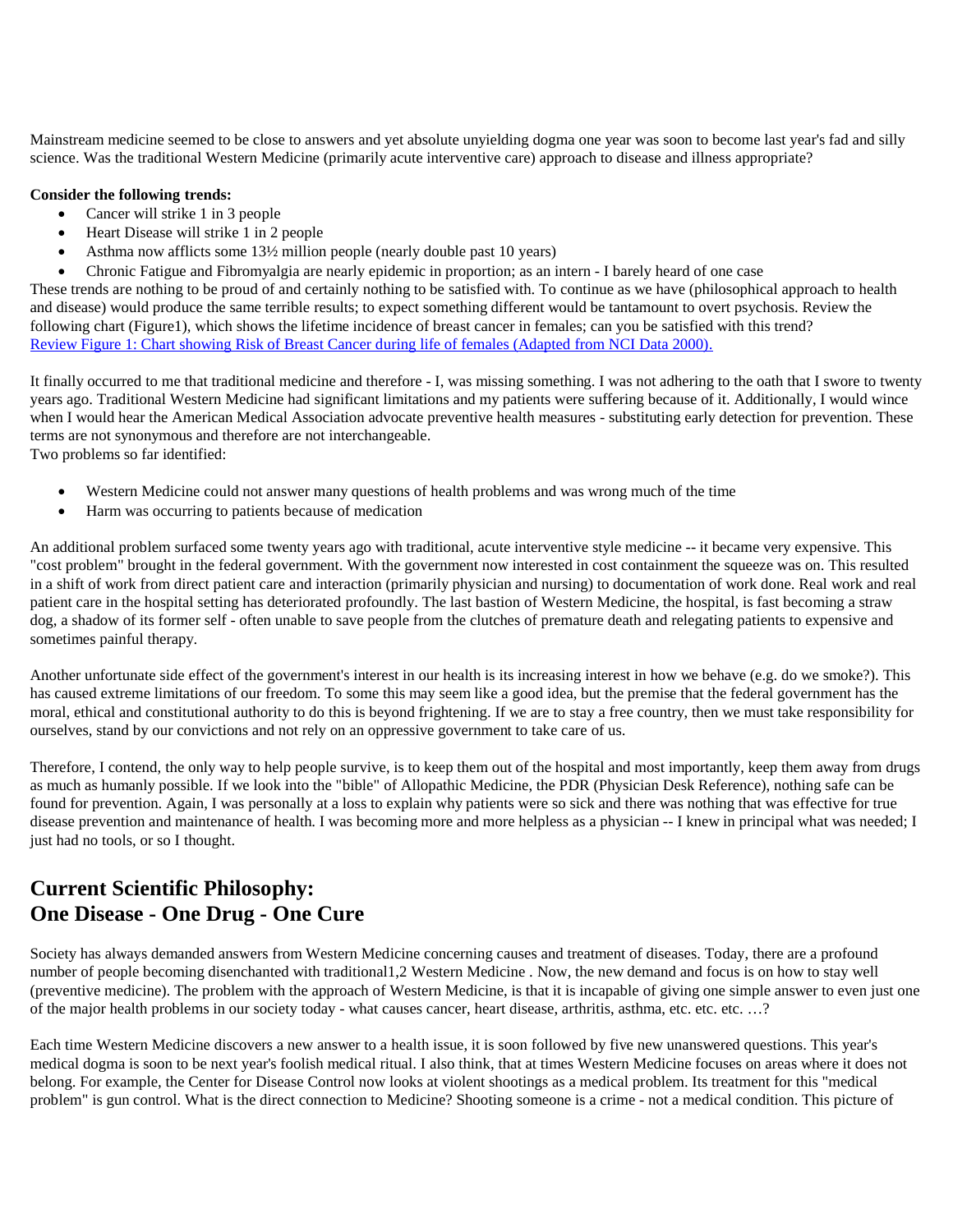medicine is certainly not right. Again, I stand by my conviction of personal responsibility for our well being as individuals, our family and ultimately our society.

If Western Medicine has a codifying theory, it is that of all the diseases that afflict man, none are really connected or related in any significant way. It assumes that each disease has a unique and specific cause, and to be "cured" a specific "drug" must be found that will remedy the particular problem. Unfortunately, the drugs identified as "cures" often have many side effects.

Some, sadly enough, are detrimental or even lethal. In late 1999, The Institute of Medicine, a division of the National Academy of Science released a stunning report, "To Err is Human". This report finds upwards of 98,000 people are killed by medical errors in prescription medications. Making matters yet worse, several other recent studies have indicated that appropriate use of prescription medication is the fourth to sixth largest killer of Americans today, accounting for upwards of one million injuries a year and 180,000 deaths.

This ideological process also assumes that the human body is programmed to fail. Rather than fail, could it be, that the human body is programmed to succeed - actually achieve and maintain optimal health if given the right "stuff" -- i.e., food? Ask yourself, are there logical problems to Western Medicine's theory? Does it ever answer the true cause of a disease?

I strongly contend that there are logical problems with this approach. For instance, peptic ulcer disease, once thought to be caused by excess acid of the stomach, is now thought to be caused by a bacterium - heliobacter pylori. This however begs the question: why should someone have heliobacter pylori in the stomach in the first place and why should it cause an ulcer?

Another relatively new "disease" in our society is attention deficit disorder (ADD), attacking primarily children. Current management and therapy is with methylphenidate. This therapeutic philosophy argues that the body is deficient in methylphenidate. To argue that the body in its natural state, requires methylphenidate in any amount argues the absurd. I ask you again - what is the answer to the cause of ADD? Lastly, as noted above, a dangerous characteristic of all pharmaceuticals, ignored by most physicians and patients alike, is that by their very definition they are toxins. Their therapeutic effects are always weighed against their side effects.

Paracelsus, Father of Pharmacology stated it the best: "All drugs are poison. Their beneficial effects depend on the amount."

### **A Renaissance: The evidence speaks, but does anyone listen?**

The realization that traditional Western Medicine typically does not cure disease, that therapy is often harmful, and is incapable of giving an answer to most of our current health care ailments - was very depressing and frustrating to me as a practicing physician. What I was taught and practiced and believed in all these years was woefully inadequate for my patients (as well as for my family). Millions and millions of dollars, millions and millions of hours of research have been spent with no answers. More depressing were the millions of people with unrequited hopes that their disease would be cured by Western Medicine.

I had to ask myself, and I encourage you to ask yourself, was/is there any evidence in any form that can give credence to a new paradigm of health, or perhaps a re-discovery - a Renaissance?

Once I began my research into this question, it became clear to me that for most of recorded history the answer is yes. In fact, a commonly known plant - aloe vera -- is a good example. The beneficial effects of the aloe vera plant toward human health have been well documented for some 5,000 years. Individuals today use aloe for a host of ailments, although its beneficial effects are typically scoffed at by traditional Western Medicine physicians because of the lack of a traditional scientific approach to its effectiveness.

Surprisingly, there has, in fact, been scientific analysis of the effects of aloe vera. This initially began in 1952. Lushbaugh, et al , found that radiation burns to the abdomen of rabbits healed with fresh aloe vera extract. Aloe vera that was one week old did not heal the wounds. It took some thirty years for the active ingredient of the aloe vera plant to be identified as the source of the healing. This was discovered to be a polymannan (a polysaccharide - made up of many mannose monosaccharide molecules). This polymanose did not act like a drug. There were literally no toxic amounts found when injected or given to animals or people.

During the past 20 years another "new" discovery occurred - the importance of cell surface glycoproteins. These substances covering every single cell in the body, were once regarded as an insignificant cellular oddity. Glycoproteins have been shown to be indispensable in cellular function - i.e. cell to cell communication. These glycoproteins are made up of amino acids and monosaccharides. It is the notion of the eight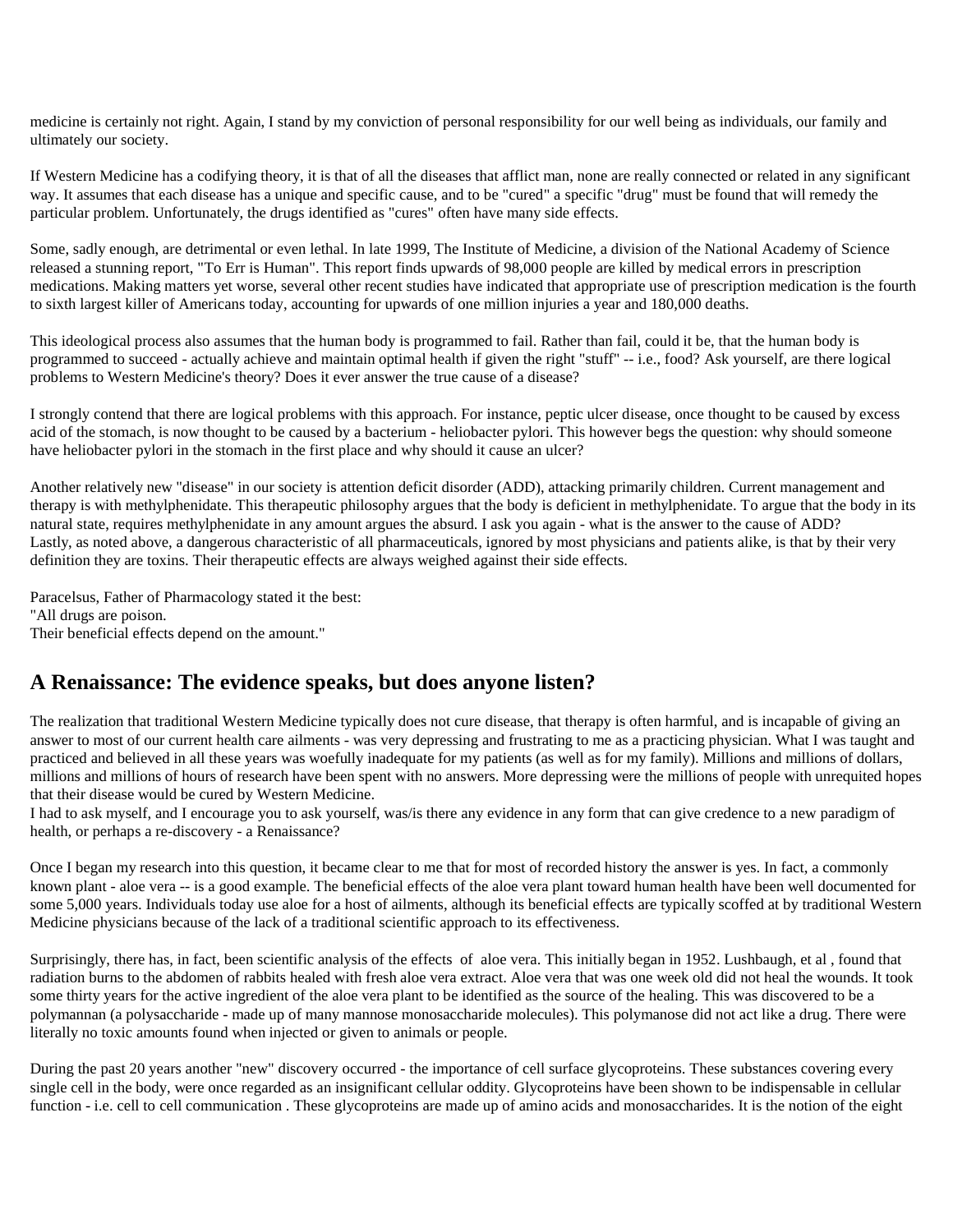essential monosaccharides, which are critical to proper structure and function of the cell that is so new to modern medicine .

These eight essential monosaccharides are: glucose, galactose, mannose, fucose, xylose, n-acetylneuraminic acid, n-acetylgalactosamine, and nacetylglucosamine. Kornfeld and Kornfeld in 1985 reported in a review article on how this joining of amino acids and simple monosaccharides occur inside the cell.

This heralded a new paradigm in the understanding of the biological importance of these monosaccharides (carbohydrates are not just for energy anymore). This ultimately led to the new field of Glycobiology. An excellent introduction to this science has been published by Dr. John Axford. Relevance to human health of these essential monosaccharides has been abundantly documented. Hanson reported the apparent uniqueness of these monosaccharides in human mother's milk. His study revealed five of the eight essential monosaccharides are found in human mother's milk but not in any other mammalian species or commercial baby formula.

Importantly, there was a direct correlation between longer breast feeding in infants and the decreased incidence of (1) first episode of otitis media (2) eczema and (3) asthma. This strongly suggests a lasting effect on the immune system by mother's breast milk and appears directly related to these essential monosaccharides.

Further, investigations in animals show marked improvement in vaccine effectiveness , immunity ,improved wound healing ,improved glucose control in diabetic mice , improved healing in radiation induced skin changes , and increased tumor cell death, with this polymannan. Experience in the laboratory and in humans has been remarkable as well. Early studies with a single monosaccharide, aloe vera or acemannan, have shown improvement in symptoms in such disorders as wounds, psoriasis , atheromatous heart disease and angina , and AIDS .

Newer generation products act by supplementing the typical diet with a mixture of the eight essential monosaccharides. This approach has shown improvement in a host of symptoms caused by viruses (herpes), stomatitis, phemphigus vulgaris, attention deficit disorder, lupus, chronic fatigue syndrome, asthma , diabetes, to name but a few.

Phytochemicals , are another "new" nutrient discovery. In fact, they should be classified along with the glyconutrients as new, essential nutrient categories. Phytochemicals are the naturally occurring antioxidants, free radical scavengers, and other anti-cancer ingredients found in vine ripened fruits and vegetables. In fact, the National Cancer Institute continually reports the significant benefits of phytochemicals in the prevention of cancer. These nutrients are also critical for prevention of heart disease as mentioned in a position paper by the American Heart Association . These include classes of compounds such as: isothiocyanates, saponins, indoles, allyl sulfides, isoflavones, terpenes, polyphenols and phenolic acids.

Perhaps the most exciting discovery from the field of glycobiology is the critical role the immune system plays in our health and development of disease. The "window" into our immune system is most easily seen through natural killer cells - otherwise known as NK cells . These cells perform critical immune surveillance - both an infection battling and cancer eradicating function.

Comparing studies over the past 15 years have shown that our baseline NK cell immunity has diminished anywhere from 18% to 25%. Most fascinating is the fact that NK cell activity has been dramatically improved (up to 400%) by the addition of the eight essential monosaccharides to the actual NK cells as seen in patients with chronic fatigue syndrome . Nothing in my experience with pharmaceuticals can compare with these findings.

### **This is the beginning of the renaissance…**

The evidence became overwhelming and crystal clear. I had no choice. I finally decided to offer these nutrients to my patients and I noticed a remarkable benefit. Patients were needing less intervention with traditional pharmaceuticals and less medical testing. They were also feeling significantly better. They were even avoiding hospitalization or needing less intense hospital care.

Also, when traditional allopathic therapies were given they were remarkably more effective. For the first time in my medical career I was seeing benefits that had eluded the traditional allopathic approach.

After seeing the benefits and noting the scientific validation of these nutrients, I no longer consider the addition of proper nutrients to the diet as a luxury. It is a fundamental and integral part of helping my patients achieve and maintain the health that they want and deserve.

It is my obligation as a physician and as a fellow human being to bring this to as many people as I possibly can. To do otherwise would go against everything that exists in the Hippocratic oath. Can you as a physician and fellow human being afford not to bring this to your patient's attention?

*Can you honestly continue to offer a unilateral and often ineffective, or even harmful approach to health when the evidence shouts that other*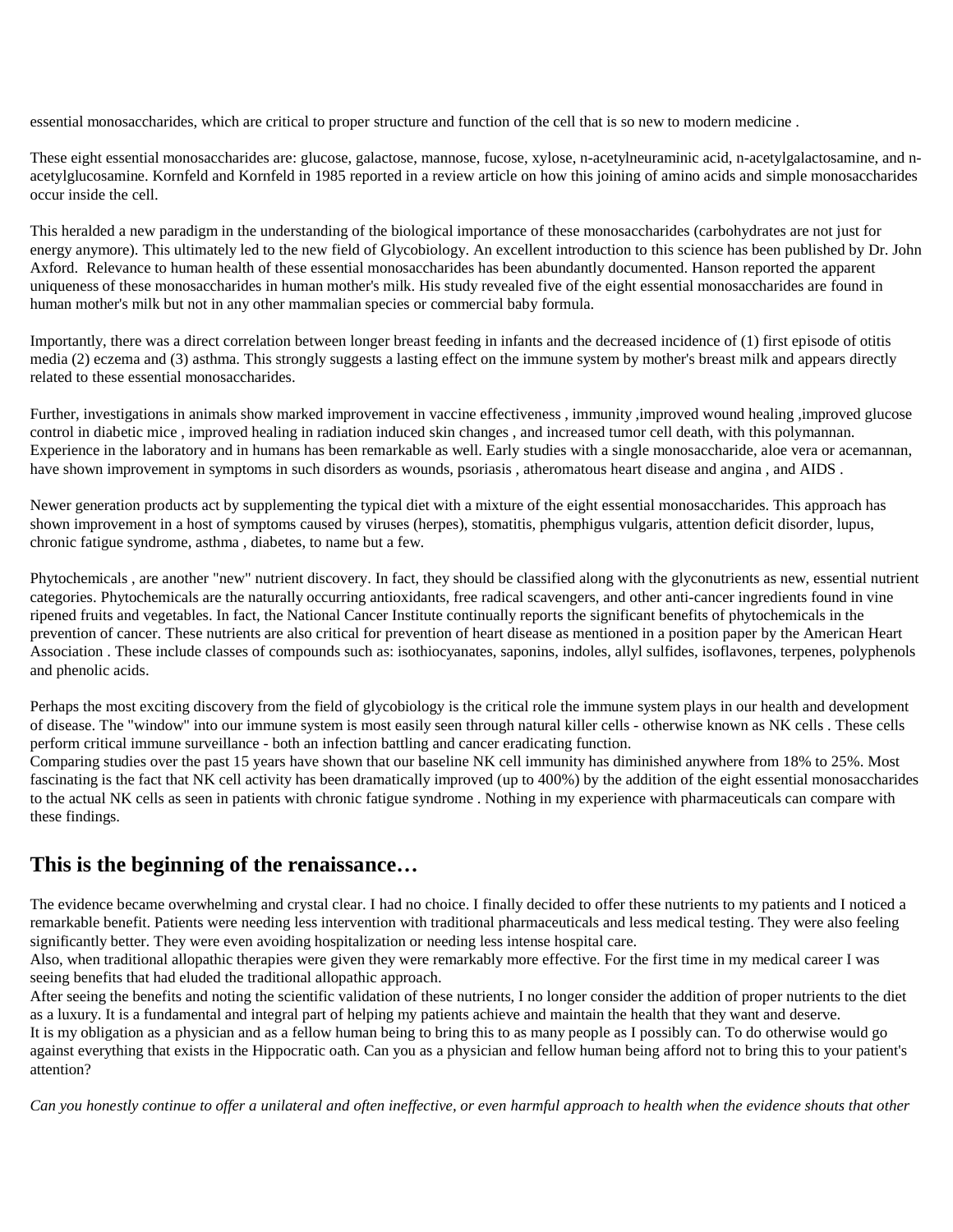*options work?*

# A New Paradigm of health **Embracing what works and what is safe**

We as physicians must embrace what works and what is safe. The "new" tenets of health are amazingly simple. If these tenets are followed the body will repair and maintain optimal health. These tenets are as follows:

- The genes provide the operational programs to establish and maintain normal structure and function of every living organism
- The resources for gene directed biochemical syntheses (everything that the cell needs to exist) are limited to the air breathed, water drunk, and food eaten
- What is present and what is absent from foods eaten, is profoundly more important than what medical education and training has emphasized
- If optimal nutrition is essential for good health, then nutrition could be even more important to persons with compromised health conditions
- One might observe benefits with improved nutrition that is not observed with many toxic drugs that have a label claim to treat disease
- Conditions poorly managed or non-responsive to drugs and responsive to phyto-nutrients and glyco-nutrients, strongly suggests, that the health compromise is due to a previously unrecognized nutritional deficiency Today, mankind's nutritional deficiencies are caused by (1) our food being supplied from a green harvest (2) over processing of food (3) over-utilization of land (4) use of non-organic fertilizer (5) poor variety of foods and (6) over-cooking of our food
- Lastly, toxins in our environment have a significant yet often non-quantifiable deleterious effect on our health, worsened by our present nutritionally deficient state

#### **Other Validation Issues**

- **I**n 1994, Congress passed the Dietary Supplement Health and Education Act. This was an extraordinary shift of authority by the government in how it viewed and treated nutritional supplements. It transferred an incredible amount of power and control out of Washington and into the hands of the people. It gave the individual, not the government, the power to make educated decisions on dietary supplements based upon unbiased scientific information. This law is helping drive the importance of nutraceuticals into the consciousness of every American. This paradigm shift of health has already occurred in many places throughout Europe. For instance, in Germany, nutraceuticals are out selling traditional pharmaceuticals two to one.
- Another dynamic change is occurring in the Health Insurance Industry. Several new insurance companies have recently announced partial reimbursement of nutritional supplements. Health maintenance organizations are also studying these types of supplements for the first time in their history. What does this tell you? It is just a matter of time before all major health insurance companies follow suit.
- U.S. Track and Field endorsed nutrient-based supplements in August of 1997 because of its tremendous effect in improving athletic performance. This organization has never endorsed a specific athletic product in its entire history. This organization is committed to use these nutrients through the 2000 Olympics.
- Institutes of Health established the Office of Alternative Medicine (OAM) initiated through Congressional mandate under the 1992 National Institutes of Health (NIH) Appropriations Bill. The NIH is one of eight health agencies of the U.S. Public Health Service and is part of the U.S. Department of Health and Human Services (DHHS). Budgeted funds for 1998 were \$20 million; increased from \$12 million in 1997.
- Medical Schools in the U.S offering curricula in alternative health have markedly increase over the past 2 years. Of the 125 schools in the U.S., 33 offered classes in 1995 ; this increased to 75 schools in 1997 .

# **Closing the Loop: Integrated Health - The Union**

Question yourself again. Can you honestly say that allopathic approach to disease and health is adequate? Would you only offer traditional drugs to your patients, to your spouse, or to your child - knowing that safer and perhaps better ways toward health exist? We must take action now - the process of achieving and maintaining optimal health requires merging nutrition and allopathic therapies.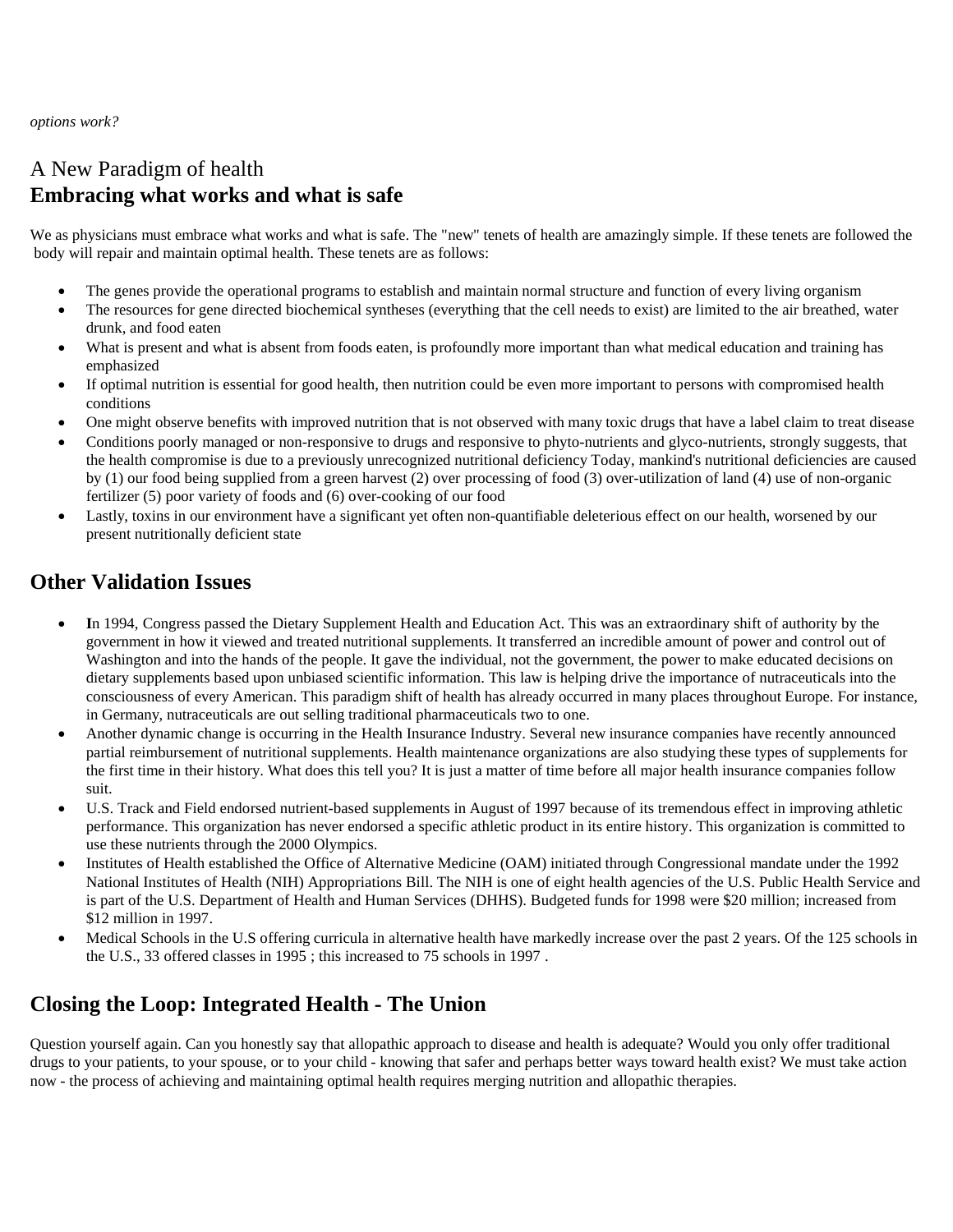Statistics speak for themselves. Surveys have been done indicating that upwards of 40% of patients are using alternative therapies with 40 million more visits to alternative health practitioners than traditional primary care (allopathic) physicians .

Additionally, some people may ignore the beneficial effects of traditional medicine, particularly in acute crisis situations. It is our obligation to become knowledgeable about the use of nutrients in health and disease, just as we have with pharmaceuticals.

This is not a contest between the two - it is a union. If we ignore the evidence we will be significantly hampered in our ability to care for our patients; we will lose even more credibility by ignoring proven natural therapies and patients will seek other avenues of health care. Society is dictating this shift and it will occur with or without us.

Additionally, recent studies have shown "compelling evidence" that the United States is on the verge of a physician oversupply crisis. Ultimately, we cannot help but suffer economically if we don't merge the two sciences-- the writing is on the wall.

### **Where do we go from here?**

Is your mind still held hostage and enslaved (as mine was) to the idea that Traditional Medicine is the only process available? Some of the things we prescribe and do in medicine we do with very little evidence. Ask yourself, what would be adequate evidence? What would be a viable and rational process for health? Write them down and test this thesis - test me…

*The following sequence of events will occur as you shift your thinking, followed by a change in your medical practice, as you discover the truth concerning the benefits of proper nutrition. This change of mind-set will generally follow the course below (as it did with me):* 

#### **The Transition**

- Acknowledge that Traditional Western Medicine is necessary for acute crisis type medical care; it is however, very ineffective for prevention or the treatment of many chronic diseases
- Understand that nutrition plays a much greater role in health than ever appreciated, acknowledged or emphasized in medical training
- Recognize that It is impossible to obtain the proper nutrients in today's diet due to the green harvest, processing of food and lack of ingestion of certain foods
- Admit that the addition of specific glyconutritionals and phytochemicals to the diet will fundamentally change the health of people
- Realize and become consciously aware, that validation of proper nutrition is everywhere both scientific and lay sources of information
- Proclaim the vital importance of integrating Allopathic Medicine and nutraceutical support of health and disease as the only rational and safe way to care for patients. Today's culture is demanding that this process occur
- Finally, make specific recommendations to patients, family and friends as to the type of products that are proven to work, integrate them into your daily practice and educate others in this process

**If this journey is of interest to you, I can show you how to establish this integration of nutrition in your practice. In this process, I am sure without a doubt, you will find the truth of what I have stated. If you are not yet ready, I implore you to investigate this, until you can prove me the fool…** 

#### **"DO NO HARM" REFERENCES**

1. Astin JA. Why patients use alternative medicine: results of a national study. JAMA. 1998;279:1548-1553.

2. Fox E. Predominance of the curative model of medical care: a residual problem. JAMA. 1997;278:761-763.

3. To Err Is Human: Building Safer Health System;Linda Kohn, Janet Corrigan, and Molla Donaldson, Editors; Committee on Quality of Health Care in America, Institute of Medicine. Pre-publication release, Nov,1999.

4. Lazarou J; Pomeranz BH; Corey PN Incidence of adverse drug reactions in hospitalized patients: a meta-analysis of prospective studies JAMA, 279(15):1200-5 1998 Apr 15.

5. Holland E,Degruy F. Drug-Induced Disorders. AFP 1997;56(7),1781-1788.

7. Fogleman RW, Chapdelaine JM, Carpenter RH, McAnalley BH Toxicologic evaluation of injectable acemannan in the mouse, rat and dog.Vet Hum Toxicol 1992 Jun;34(3):201-205

8. Cook GM Glycobiology of the cell surface: the emergence of sugars as an important feature of the cell periphery. Glycobiology,

<sup>6.</sup> Lushbaugh, et. Al Cancer,1952.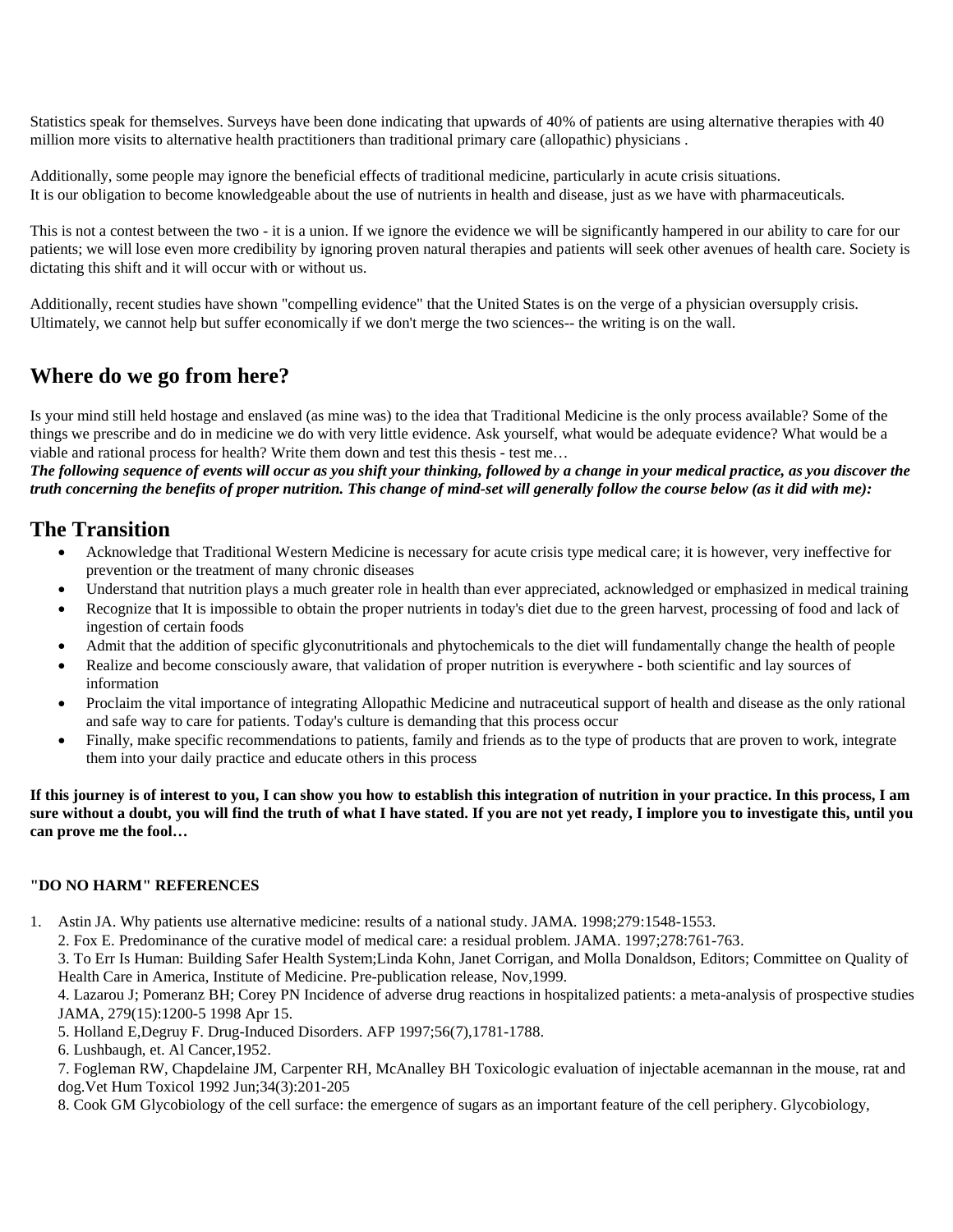5(5):449-58 1995 Jul

9. Murray R. Harpers Biochemistry 24ed.Chapter 56: 648-666. Appleton & Lange 1996.

10. Kornfeld R, Kornfeld S.Assembly of asparagine-linked oligosaccharides. Annu Rev Biochem 1985;54:631-664.

11. Axford J Glycobiology and medicine: an introduction. J R Soc Med, 1997May 90(5):260-4

12. Hanson L. Breastfeeding Stimulantes the Infant Immune System. Science & Medicine 1997;4(6),2-11.

13. Chinnah AD, Baig MA, Tizard IR, Kemp MC Antigen dependent adjuvant activity of a polydispersed beta-(1,4)-linked acetylated mannan (Acemannan). Vaccine 10 (8): 551-557 (1992)

14. Zhang L, Tizard IR Activation of a mouse macrophage cell line by acemannan: the major carbohydrate fraction from Aloe vera gel.Immunopharmacology 1996 Nov;35(2):119-28

15. Stuart RW, Lefkowitz DL, Lincoln JA, Howard K, Gelderman MP, Lefkowitz SS Upregulation of phagocytosis and candidicidal activity of macrophages exposed to the immunostimulant acemannan Int J Immunopharmacol 1997 Feb;19(2):75-82.

16. Karaca K, Sharma JM, Nordgren R Nitric oxide production by chicken macrophages activated by Acemannan, a complex carbohydrate extracted from Aloe Vera. Int J Immunopharmacol 17 (3): 183-188 (Mar 1995)

17. Egger SF, Brown GS, Kelsey LS, Yates KM, Rosenberg LJ, Talmadge JE Studies on optimal dose and administration schedule of a hematopoietic stimulatory beta-(1,4)-linked mannan. Int J Immunopharmacol 1996 Feb;18(2):113-126

18. Chithra P, Sajithlal GB, Chandrakasan G Influence of Aloe vera on collagen characteristics in healing dermal wounds in rats Mol Cell Biochem 1998 Apr;181(1-2):71-76

19. Chithra P, Sajithlal GB, Chandrakasan G Influence of Aloe vera on the glycosaminoglycans in the matrix of healing dermal wounds in ratsJ Ethnopharmacol 1998 Jan;59(3):179-186

20. Chithra P, Sajithlal GB, Chandrakasan G Influence of aloe vera on the healing of dermal wounds in diabetic rats J Ethnopharmacol 1998 Jan;59(3):195-201

21. Davis RH, Donato JJ, Hartman GM, Haas RC Anti-inflammatory and wound healing activity of a growth substance in Aloe vera. J Am Podiatr Med Assoc 1994 Feb;84(2):77-81

22. Heggers JP, Elzaim H, Garfield R, Goodheart R, Listengarten D, Zhao J, Phillips LG Effect of the combination of Aloe vera,

nitroglycerin, and L-NAME on wound healing in the rat excisional model.J Altern Complement Med 1997;3(2):149-153

23. Rodriguez-Bigas M, Cruz NI, Suarez A Comparative evaluation of aloe vera in the management of burn wounds in guinea pigs. Plast Reconstr Surg 1988 Mar;81(3):386-389

24. Ajabnoor MA Effect of aloes on blood glucose levels in normal and alloxan diabetic mice. J Ethnopharmacol 1990 Feb;28(2):215-20 25. Roberts DB, Travis EL Acemannan-containing wound dressing gel reduces radiation-induced skin reactions in C3H mice. Int J Radiat Oncol Biol Phys 32 (4): 1047-1052 (Jul 1995)

26. King GK, Yates KM, Greenlee PG, Pierce KR, Ford CR, McAnalley BH, Tizard IR The effect of Acemannan Immunostimulant in combination with surgery and radiation therapy on spontaneous canine and feline fibrosarcomas. J Am Anim Hosp Assoc 31 (5): 439-447 (Sep 1995)

27. Peng, S.Y., et al. Decreased mortality of Norman murine sarcoma in mice treated with the immunomodulator, Acemannan. Mol Biother 1991;3(2):79-87

28. Harris C, Pierce K, King G, Yates KM, Hall J, Tizard I Efficacy of acemannan in treatment of canine and feline spontaneous neoplasms. Mol Biother 1991 Dec;3(4):207-213

29. Davis RH, Leitner MG, Russo JM, Byrne MEWound healing. Oral and topical activity of Aloe vera. J Am Podiatr Med Assoc 1989 Nov;79(11):559-62

30. Fulton JE Jr The stimulation of postdermabrasion wound healing with stabilized aloe vera gel-polyethylene oxide dressing.J Dermatol Surg Oncol 1990 May;16(5):460-7

31. Liptak JM An overview of the topical management of wounds. Aust Vet J 1997 Jun;75(6):408-413

32. McCauley RL, Heggers JP, Robson MC Frostbite. Methods to minimize tissue loss.. Postgrad Med 1990 Dec;88(8):67-68 33. Miller MB; Koltai PJ Treatment of experimental frostbite with pentoxifylline and aloe vera Arch Otolaryngol Head Neck Surg

1995;121:678-80.

34. Visuthikosol V; Chowchuen B; Sukwanarat Y; Sri urairatana S;Boonpucknavig VEffect of aloe vera gel to healing of burn wound a clinical and histologic stud. J Med Assoc Thai1995, 78:403-9.

35. Syed TA, Ahmad SA, Holt AH, Ahmad SA, Ahmad SH, Afzal M Journal: Management of psoriasis with Aloe Vera extract in a hydrophilic cream: a placebo-controlled, double-blind study. Trop Med Int Health 1996;1 (4): 505-509 .

36. Agarwal OP Prevention of atheromatous heart disease Angiology, 36:485-92, 1985 Aug

37. Kahlon JB, Kemp MC, Carpenter RH, McAnalley BH, McDaniel HR, Shannon WM Inhibition of AIDS virus replication by Acemannan in vitro Mol Biother 3 (3): 127-135 (Sep 1991)

38. McKinley R. The Effect of Dietary Supplements on Herpes Labialis.JANA 1997; Suppl 1:16-18.

39. McKinley R. The Effect of Dietary Supplements on Recurrent Apthous Stomatitis.JANA 1997; Suppl 1:11-12.

40. McKinley R. Case Report: effects of Nutritional Supplementation on Benign Mucous Membrane Pemphigus (Cicatricial